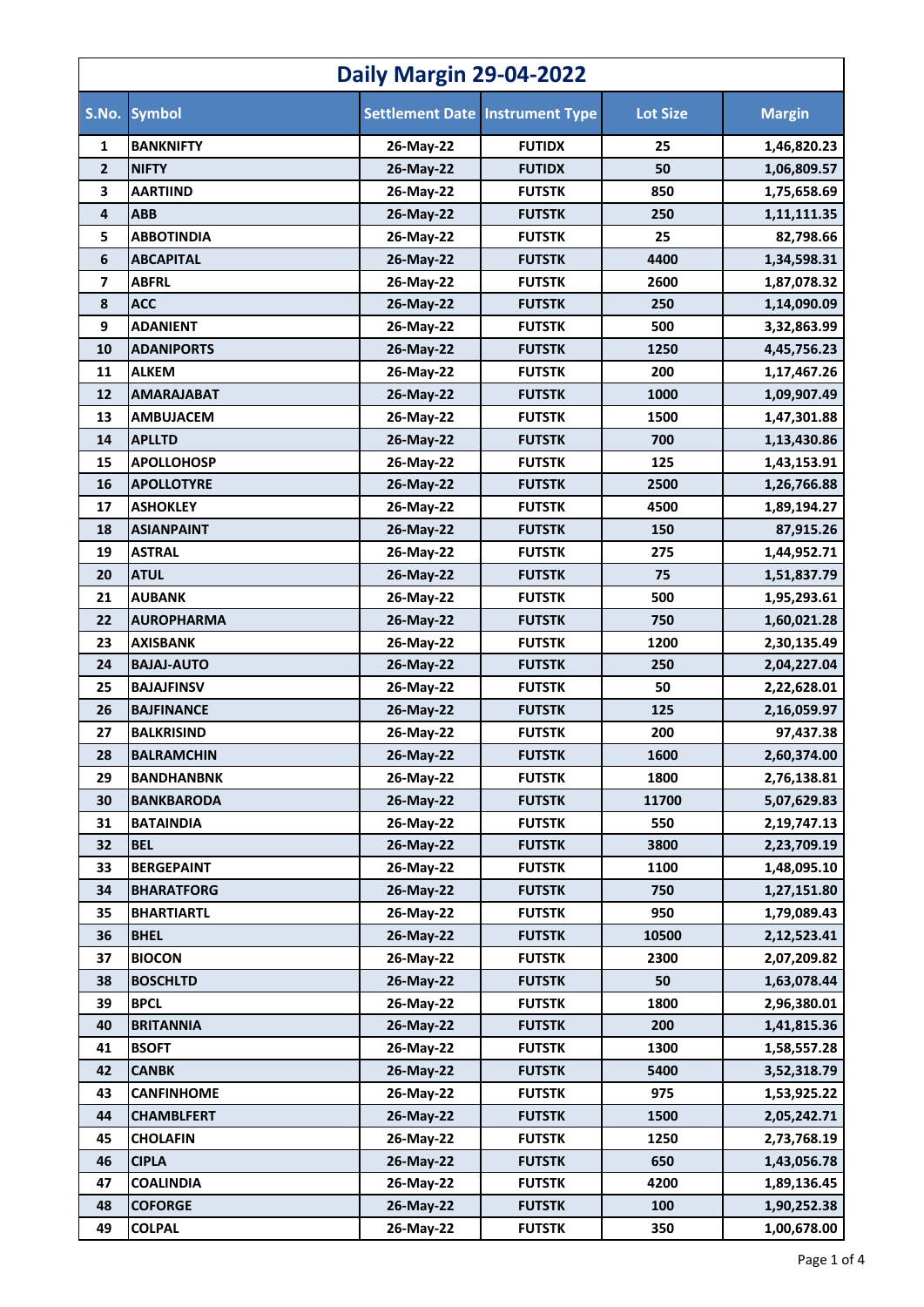|     | S.No. Symbol      |           | <b>Settlement Date Instrument Type</b> | <b>Lot Size</b> | <b>Margin</b> |
|-----|-------------------|-----------|----------------------------------------|-----------------|---------------|
| 50  | <b>CONCOR</b>     | 26-May-22 | <b>FUTSTK</b>                          | 800             | 1,73,901.16   |
| 51  | <b>COROMANDEL</b> | 26-May-22 | <b>FUTSTK</b>                          | 625             | 1,03,375.17   |
| 52  | <b>CROMPTON</b>   | 26-May-22 | <b>FUTSTK</b>                          | 1100            | 84,298.06     |
| 53  | <b>CUB</b>        | 26-May-22 | <b>FUTSTK</b>                          | 3400            | 1,04,665.42   |
| 54  | <b>CUMMINSIND</b> | 26-May-22 | <b>FUTSTK</b>                          | 600             | 1,27,667.77   |
| 55  | <b>DABUR</b>      | 26-May-22 | <b>FUTSTK</b>                          | 1250            | 1,24,336.60   |
| 56  | <b>DALBHARAT</b>  | 26-May-22 | <b>FUTSTK</b>                          | 250             | 96,743.31     |
| 57  | <b>DEEPAKNTR</b>  | 26-May-22 | <b>FUTSTK</b>                          | 250             | 1,57,836.50   |
| 58  | <b>DELTACORP</b>  | 26-May-22 | <b>FUTSTK</b>                          | 2300            | 2,23,155.66   |
| 59  | <b>DIVISLAB</b>   | 26-May-22 | <b>FUTSTK</b>                          | 100             | 87,865.84     |
| 60  | <b>DIXON</b>      | 26-May-22 | <b>FUTSTK</b>                          | 125             | 1,37,346.02   |
| 61  | <b>DLF</b>        | 26-May-22 | <b>FUTSTK</b>                          | 1650            | 1,75,666.55   |
| 62  | <b>DRREDDY</b>    | 26-May-22 | <b>FUTSTK</b>                          | 125             | 92,453.48     |
| 63  | <b>EICHERMOT</b>  | 26-May-22 | <b>FUTSTK</b>                          | 350             | 2,11,891.77   |
| 64  | <b>ESCORTS</b>    | 26-May-22 | <b>FUTSTK</b>                          | 550             | 2,11,503.08   |
| 65  | <b>EXIDEIND</b>   | 26-May-22 | <b>FUTSTK</b>                          | 3600            | 1,46,792.84   |
| 66  | <b>FEDERALBNK</b> | 26-May-22 | <b>FUTSTK</b>                          | 10000           | 2,84,356.80   |
| 67  | <b>FSL</b>        | 26-May-22 | <b>FUTSTK</b>                          | 2600            | 95,632.12     |
| 68  | <b>GAIL</b>       | 26-May-22 | <b>FUTSTK</b>                          | 6100            | 3,94,165.80   |
| 69  | <b>GLENMARK</b>   | 26-May-22 | <b>FUTSTK</b>                          | 1150            | 2,01,091.01   |
| 70  | <b>GMRINFRA</b>   | 26-May-22 | <b>FUTSTK</b>                          | 22500           | 2,99,411.27   |
| 71  | <b>GNFC</b>       | 26-May-22 | <b>FUTSTK</b>                          | 1300            | 3,39,112.35   |
| 72  | <b>GODREJCP</b>   | 26-May-22 | <b>FUTSTK</b>                          | 500             | 89,704.44     |
| 73  | <b>GODREJPROP</b> | 26-May-22 | <b>FUTSTK</b>                          | 325             | 1,45,278.85   |
| 74  | <b>GRANULES</b>   | 26-May-22 | <b>FUTSTK</b>                          | 1550            | 1,76,771.56   |
| 75  | <b>GRASIM</b>     | 26-May-22 | <b>FUTSTK</b>                          | 475             | 2,05,739.22   |
| 76  | <b>GSPL</b>       | 26-May-22 | <b>FUTSTK</b>                          | 1700            | 1,01,791.84   |
| 77  | <b>GUJGASLTD</b>  | 26-May-22 | <b>FUTSTK</b>                          | 1250            | 1,51,481.70   |
| 78  | <b>HAL</b>        | 26-May-22 | <b>FUTSTK</b>                          | 475             | 1,75,649.02   |
| 79  | <b>HAVELLS</b>    | 26-May-22 | <b>FUTSTK</b>                          | 500             | 1,39,857.93   |
| 80  | <b>HCLTECH</b>    | 26-May-22 | <b>FUTSTK</b>                          | 700             | 1,79,828.01   |
| 81  | <b>HDFC</b>       | 26-May-22 | <b>FUTSTK</b>                          | 300             | 1,73,573.62   |
| 82  | <b>HDFCAMC</b>    | 26-May-22 | <b>FUTSTK</b>                          | 200             | 83,277.25     |
| 83  | <b>HDFCBANK</b>   | 26-May-22 | <b>FUTSTK</b>                          | 550             | 1,44,018.83   |
| 84  | <b>HDFCLIFE</b>   | 26-May-22 | <b>FUTSTK</b>                          | 1100            | 1,35,609.18   |
| 85  | <b>HEROMOTOCO</b> | 26-May-22 |                                        | 300             |               |
|     | <b>HINDALCO</b>   |           | <b>FUTSTK</b><br><b>FUTSTK</b>         | 1075            | 1,52,129.10   |
| 86  |                   | 26-May-22 |                                        |                 | 1,45,119.80   |
| 87  | <b>HINDCOPPER</b> | 26-May-22 | <b>FUTSTK</b>                          | 4300            | 1,64,453.54   |
| 88  | <b>HINDPETRO</b>  | 26-May-22 | <b>FUTSTK</b>                          | 2700            | 2,74,962.11   |
| 89  | <b>HINDUNILVR</b> | 26-May-22 | <b>FUTSTK</b>                          | 300             | 1,14,413.61   |
| 90  | <b>HONAUT</b>     | 26-May-22 | <b>FUTSTK</b>                          | 15              | 1,25,896.57   |
| 91  | <b>IBULHSGFIN</b> | 26-May-22 | <b>FUTSTK</b>                          | 3100            | 2,16,874.95   |
| 92  | <b>ICICIBANK</b>  | 26-May-22 | <b>FUTSTK</b>                          | 1375            | 2,18,169.67   |
| 93  | <b>ICICIGI</b>    | 26-May-22 | <b>FUTSTK</b>                          | 425             | 1,09,348.26   |
| 94  | <b>ICICIPRULI</b> | 26-May-22 | <b>FUTSTK</b>                          | 750             | 1,35,360.95   |
| 95  | <b>IDEA</b>       | 26-May-22 | <b>FUTSTK</b>                          | 70000           | 3,76,265.40   |
| 96  | <b>IDFC</b>       | 26-May-22 | <b>FUTSTK</b>                          | 10000           | 1,74,970.08   |
| 97  | <b>IDFCFIRSTB</b> | 26-May-22 | <b>FUTSTK</b>                          | 11100           | 2,10,573.13   |
| 98  | <b>IEX</b>        | 26-May-22 | <b>FUTSTK</b>                          | 3750            | 2,28,529.38   |
| 99  | <b>IGL</b>        | 26-May-22 | <b>FUTSTK</b>                          | 1375            | 1,20,744.51   |
| 100 | <b>INDHOTEL</b>   | 26-May-22 | <b>FUTSTK</b>                          | 4022            | 2,50,674.26   |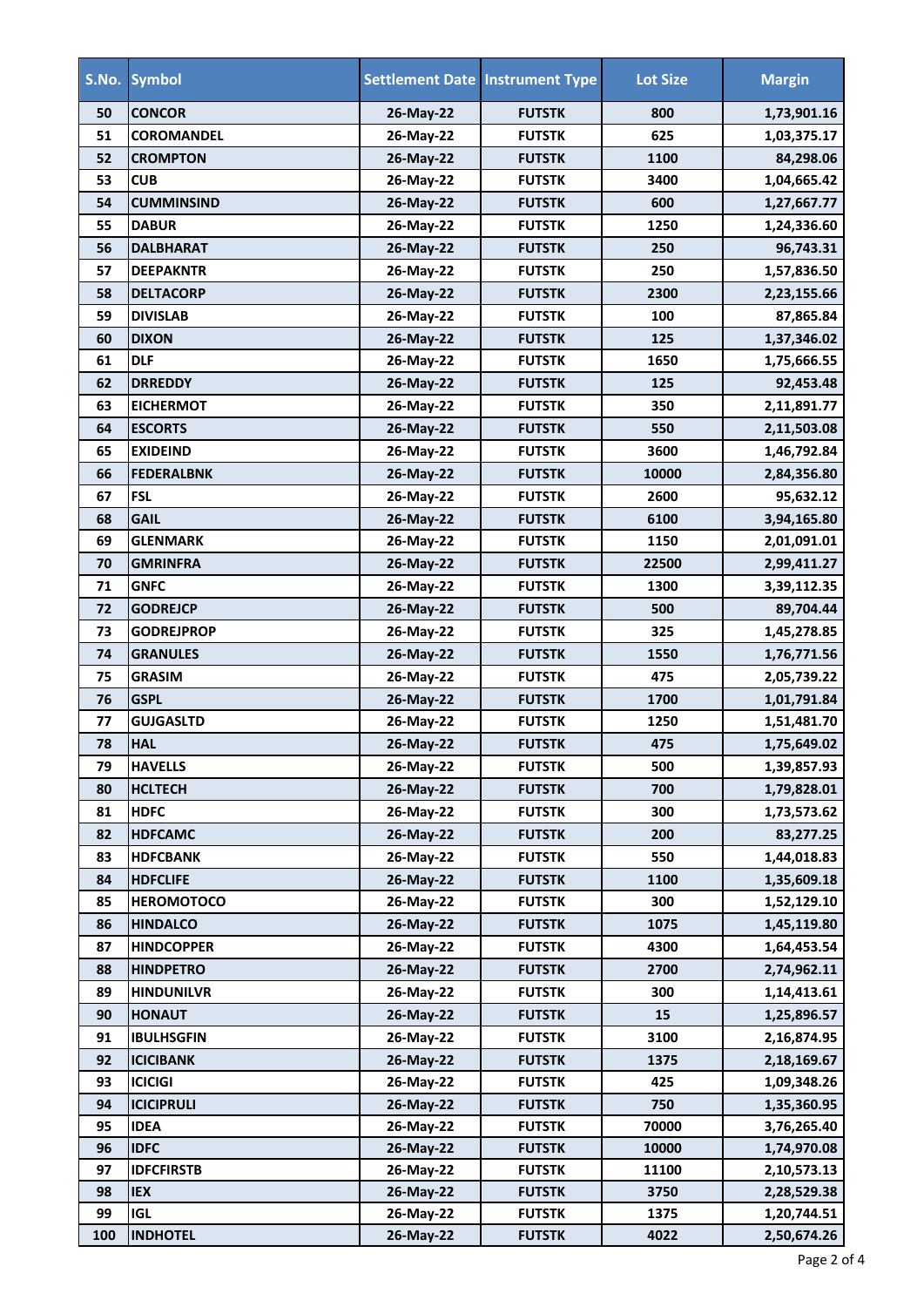|     | S.No. Symbol      |           | <b>Settlement Date Instrument Type</b> | <b>Lot Size</b> | <b>Margin</b> |
|-----|-------------------|-----------|----------------------------------------|-----------------|---------------|
| 101 | <b>INDIACEM</b>   | 26-May-22 | <b>FUTSTK</b>                          | 2900            | 1,70,848.90   |
| 102 | <b>INDIAMART</b>  | 26-May-22 | <b>FUTSTK</b>                          | 75              | 1,08,977.83   |
| 103 | <b>INDIGO</b>     | 26-May-22 | <b>FUTSTK</b>                          | 250             | 1,22,429.79   |
| 104 | <b>INDUSINDBK</b> | 26-May-22 | <b>FUTSTK</b>                          | 900             | 2,52,163.94   |
| 105 | <b>INDUSTOWER</b> | 26-May-22 | <b>FUTSTK</b>                          | 2800            | 2,09,551.19   |
| 106 | <b>INFY</b>       | 26-May-22 | <b>FUTSTK</b>                          | 300             | 86,095.15     |
| 107 | <b>INTELLECT</b>  | 26-May-22 | <b>FUTSTK</b>                          | 750             | 1,87,591.07   |
| 108 | <b>IOC</b>        | 26-May-22 | <b>FUTSTK</b>                          | 6500            | 1,78,913.96   |
| 109 | <b>IPCALAB</b>    | 26-May-22 | <b>FUTSTK</b>                          | 450             | 90,969.08     |
| 110 | <b>IRCTC</b>      | 26-May-22 | <b>FUTSTK</b>                          | 875             | 2,01,081.51   |
| 111 | <b>ITC</b>        | 26-May-22 | <b>FUTSTK</b>                          | 3200            | 1,81,487.93   |
| 112 | <b>JINDALSTEL</b> | 26-May-22 | <b>FUTSTK</b>                          | 2500            | 5,88,161.04   |
| 113 | <b>JKCEMENT</b>   | 26-May-22 | <b>FUTSTK</b>                          | 175             | 1,11,910.82   |
| 114 | <b>JSWSTEEL</b>   | 26-May-22 | <b>FUTSTK</b>                          | 1350            | 2,56,510.07   |
| 115 | <b>JUBLFOOD</b>   | 26-May-22 | <b>FUTSTK</b>                          | 625             | 1,43,659.62   |
| 116 | <b>KOTAKBANK</b>  | 26-May-22 | <b>FUTSTK</b>                          | 400             | 1,98,692.98   |
| 117 | L&TFH             | 26-May-22 | <b>FUTSTK</b>                          | 8924            | 2,72,490.19   |
| 118 | <b>LALPATHLAB</b> | 26-May-22 | <b>FUTSTK</b>                          | 125             | 82,193.26     |
| 119 | <b>LAURUSLABS</b> | 26-May-22 | <b>FUTSTK</b>                          | 900             | 1,27,481.04   |
| 120 | <b>LICHSGFIN</b>  | 26-May-22 | <b>FUTSTK</b>                          | 2000            | 2,34,548.00   |
| 121 | <b>LT</b>         | 26-May-22 | <b>FUTSTK</b>                          | 575             | 1,87,740.10   |
| 122 | LTI               | 26-May-22 | <b>FUTSTK</b>                          | 150             | 1,78,606.95   |
| 123 | <b>LTTS</b>       | 26-May-22 | <b>FUTSTK</b>                          | 200             | 2,06,362.38   |
| 124 | <b>LUPIN</b>      | 26-May-22 | <b>FUTSTK</b>                          | 850             | 1,42,533.58   |
| 125 | M&M               | 26-May-22 | <b>FUTSTK</b>                          | 700             | 1,99,340.92   |
| 126 | <b>M&amp;MFIN</b> | 26-May-22 | <b>FUTSTK</b>                          | 4000            | 2,01,061.61   |
| 127 | <b>MANAPPURAM</b> | 26-May-22 | <b>FUTSTK</b>                          | 3000            | 1,12,290.36   |
| 128 | <b>MARICO</b>     | 26-May-22 | <b>FUTSTK</b>                          | 1000            | 94,146.34     |
| 129 | <b>MARUTI</b>     | 26-May-22 | <b>FUTSTK</b>                          | 100             | 2,09,249.04   |
| 130 | <b>MCDOWELL-N</b> | 26-May-22 | <b>FUTSTK</b>                          | 1250            | 2,28,527.37   |
| 131 | <b>MCX</b>        | 26-May-22 | <b>FUTSTK</b>                          | 350             | 1,19,427.17   |
| 132 | <b>METROPOLIS</b> | 26-May-22 | <b>FUTSTK</b>                          | 200             | 1,28,487.23   |
| 133 | <b>MFSL</b>       | 26-May-22 | <b>FUTSTK</b>                          | 650             | 1,36,504.88   |
| 134 | <b>MGL</b>        | 26-May-22 | <b>FUTSTK</b>                          | 600             | 1,21,331.08   |
| 135 | <b>MINDTREE</b>   | 26-May-22 | <b>FUTSTK</b>                          | 200             | 2,00,956.42   |
| 136 | <b>MOTHERSUMI</b> | 26-May-22 | <b>FUTSTK</b>                          | 3500            | 1,35,245.05   |
| 137 | <b>MPHASIS</b>    | 26-May-22 | <b>FUTSTK</b>                          | 175             | 1,11,904.48   |
| 138 | <b>MRF</b>        | 26-May-22 | <b>FUTSTK</b>                          | 10              | 1,37,167.14   |
| 139 | <b>MUTHOOTFIN</b> | 26-May-22 | <b>FUTSTK</b>                          | 375             | 1,34,174.88   |
| 140 | <b>NAM-INDIA</b>  | 26-May-22 | <b>FUTSTK</b>                          | 1600            | 1,24,257.22   |
| 141 | <b>NATIONALUM</b> | 26-May-22 | <b>FUTSTK</b>                          | 8500            | 3,19,861.59   |
| 142 | <b>NAUKRI</b>     | 26-May-22 | <b>FUTSTK</b>                          | 125             | 1,42,723.83   |
| 143 | <b>NAVINFLUOR</b> | 26-May-22 | <b>FUTSTK</b>                          | 225             | 2,37,229.86   |
| 144 | <b>NBCC</b>       | 26-May-22 | <b>FUTSTK</b>                          | 12000           | 1,35,522.63   |
| 145 | <b>NESTLEIND</b>  | 26-May-22 | <b>FUTSTK</b>                          | 25              | 81,776.55     |
| 146 | <b>NMDC</b>       | 26-May-22 | <b>FUTSTK</b>                          | 6700            | 2,69,804.31   |
| 147 | <b>NTPC</b>       | 26-May-22 | <b>FUTSTK</b>                          | 5700            | 2,15,487.29   |
| 148 | <b>OBEROIRLTY</b> | 26-May-22 | <b>FUTSTK</b>                          | 700             | 1,87,663.26   |
| 149 | <b>OFSS</b>       | 26-May-22 | <b>FUTSTK</b>                          | 125             | 89,165.33     |
| 150 | <b>ONGC</b>       | 26-May-22 | <b>FUTSTK</b>                          | 7700            | 6,57,342.84   |
| 151 | <b>PAGEIND</b>    | 26-May-22 | <b>FUTSTK</b>                          | 30              | 3,08,285.49   |
| 152 | <b>PEL</b>        | 26-May-22 | <b>FUTSTK</b>                          | 275             | 3,00,387.61   |